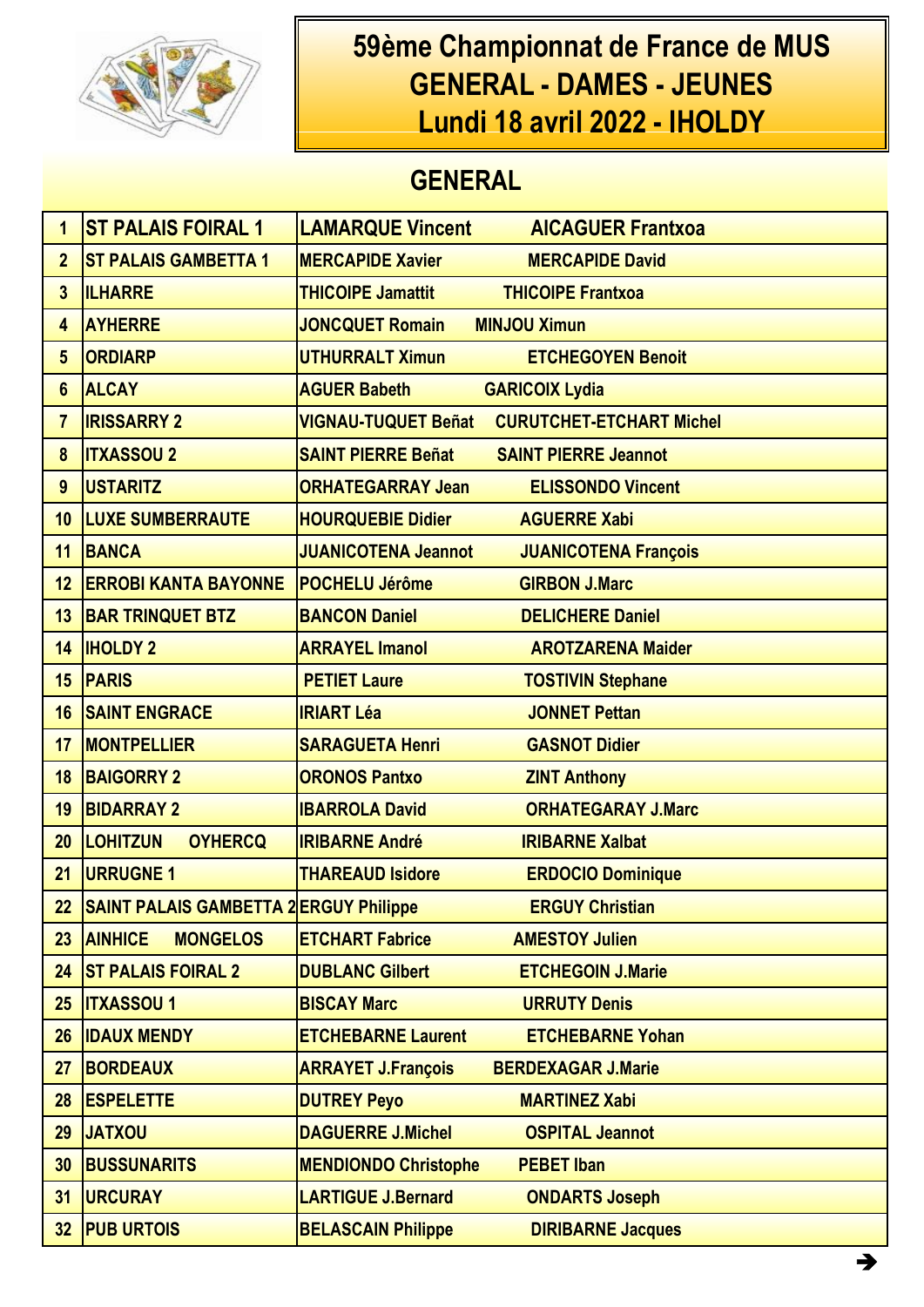| <b>GENERAL (suite)</b> |                                     |                           |                              |
|------------------------|-------------------------------------|---------------------------|------------------------------|
| 33                     | <b>ADISKIDEAK ANGLET</b>            | <b>GARRA Jakes</b>        | <b>POCHELU Peio</b>          |
| 34                     | <b>BIDARRAY1</b>                    | <b>IBARROLA Paxkal</b>    | <b>ETCHEVERRY Guy Pierre</b> |
| 35                     | <b>HIRIBURU</b>                     | <b>MORA Fabrice</b>       | <b>PACHON Lionel</b>         |
| 36                     | <b>HENDAYE</b>                      | <b>DANJOU Jon</b>         | <b>IBARBURU Andoni</b>       |
| 37                     | <b>IHOLDY 1</b>                     | <b>LEGARTO Fabien</b>     | <b>FRANCHISTEGUY Yannick</b> |
| 38                     | <b>LABASTIDE CLAIRENCE</b>          | <b>BARSALOU Alexandre</b> | <b>CANDELE Pascal</b>        |
| 39                     | <b>JUXUE</b>                        | <b>SALLA Madeleine</b>    | <b>ARHETS Christine</b>      |
| 40                     | <b>URRUGNE 2</b>                    | <b>RIVERA Léon</b>        | <b>PASCASSIO Jean</b>        |
| 41                     | <b>CAMOU</b>                        | <b>COYOS Alain</b>        | <b>TAUZIN Yves</b>           |
| 42                     | <b>HORDAGO HASPARREN</b>            | <b>GOUTENEGRE Pantxoa</b> | <b>GOUTENEGRE Jérôme</b>     |
| 43                     | <b>SAUVETERRE</b><br>$\overline{2}$ | <b>MINVIELLE Isabelle</b> | <b>MINVIELLE Laurence</b>    |
| 44                     | <b>LECUMBERRY 2</b>                 | <b>BARBIER Bastien</b>    | <b>LERISSA Iban</b>          |
| 45                     | <b>IRISSARRY 1</b>                  | <b>LEGARTO Pafrick</b>    | <b>LEGARTO Béatrice</b>      |
| 46                     | <b>SAUVETERRE</b><br>$\overline{1}$ | <b>IHIDOY J.Michel</b>    | <b>DUARTE Jose</b>           |
| 47                     | <b>BAIGORRY 1</b>                   | <b>INCAURGARAT Arnaud</b> | <b>ETCHEVERRY Ellande</b>    |
| 48                     | <b>LECUMBERRY 1</b>                 | <b>ETCHAMENDY Bixente</b> | <b>ETCHELET Battit</b>       |
| 49                     | <b>CAMBO1</b>                       | <b>BIDEGAIN Beñat</b>     | <b>GOGNY Henri</b>           |
| 50                     | <b>PAU</b>                          | <b>MOUREU Beñat</b>       | <b>ITURRIA Peio</b>          |
| 51                     | <b>MENDIONDE</b>                    | <b>POCHELU Xavier</b>     | <b>POCHELU Fabien</b>        |
| 52                     | <b>CAMBO 2</b>                      | <b>BESSONART Alain</b>    | <b>BESSONART Damien</b>      |

## **DAMES**

|   | <b>JAXU</b>             | <b>AMESTOY Alexia</b>      | <b>LAXAGUE Nathalie</b>   |
|---|-------------------------|----------------------------|---------------------------|
|   | <b>BUSSUNARITS</b>      | <b>BARBASTE Honorine</b>   | <b>ASTABIE Bernadette</b> |
|   | <b>GARRIS</b>           | LEICIAGUECAHAR Maite       | <b>LACOSTE Charlène</b>   |
|   | <b>MACAYE</b>           | <b>BESSONART Pantxika</b>  | <b>MONGABURU M.Hélène</b> |
| 5 | <b>MEHARIN</b>          | <b>APHECETCHE Michelle</b> | <b>HARAN Michelle</b>     |
| 6 | <b>HELETTE</b>          | <b>DUHALDE Evelyne</b>     | <b>IBARBURU Martine</b>   |
|   | <b>SAUVETERRE</b>       | <b>MINVIELLE Isabelle</b>  | <b>MINVIELLE Laurence</b> |
| 8 | <b>ST JEAN LE VIEUX</b> | <b>CURUTCHET Gisèle</b>    | <b>SALLABERRY Irène</b>   |

## **JEUNES**

|   | <b>IHOLDY</b>     | <b>ACHERITOGARAY Elena</b> | <b>BETAT Jenofa</b>     |
|---|-------------------|----------------------------|-------------------------|
|   | <b>IURRUGNE</b>   | <b>ISASI Julen</b>         | <b>PERY Camille</b>     |
|   | <b>SOURAIDE</b>   | <b>FALXA Arno</b>          | <b>MAISONNAVE Julen</b> |
| 4 | <b>CIBOURE</b>    | <b>DAGUERRE Hugo</b>       | <b>NICOLAO Jason</b>    |
|   | <b>IPAXKOENIA</b> | <b>IMAITIA Elena</b>       | <b>MAITIA Joana</b>     |
|   | <b>HASPAREN</b>   | <b>LARRE Alisée</b>        | <b>LARRE Manon</b>      |